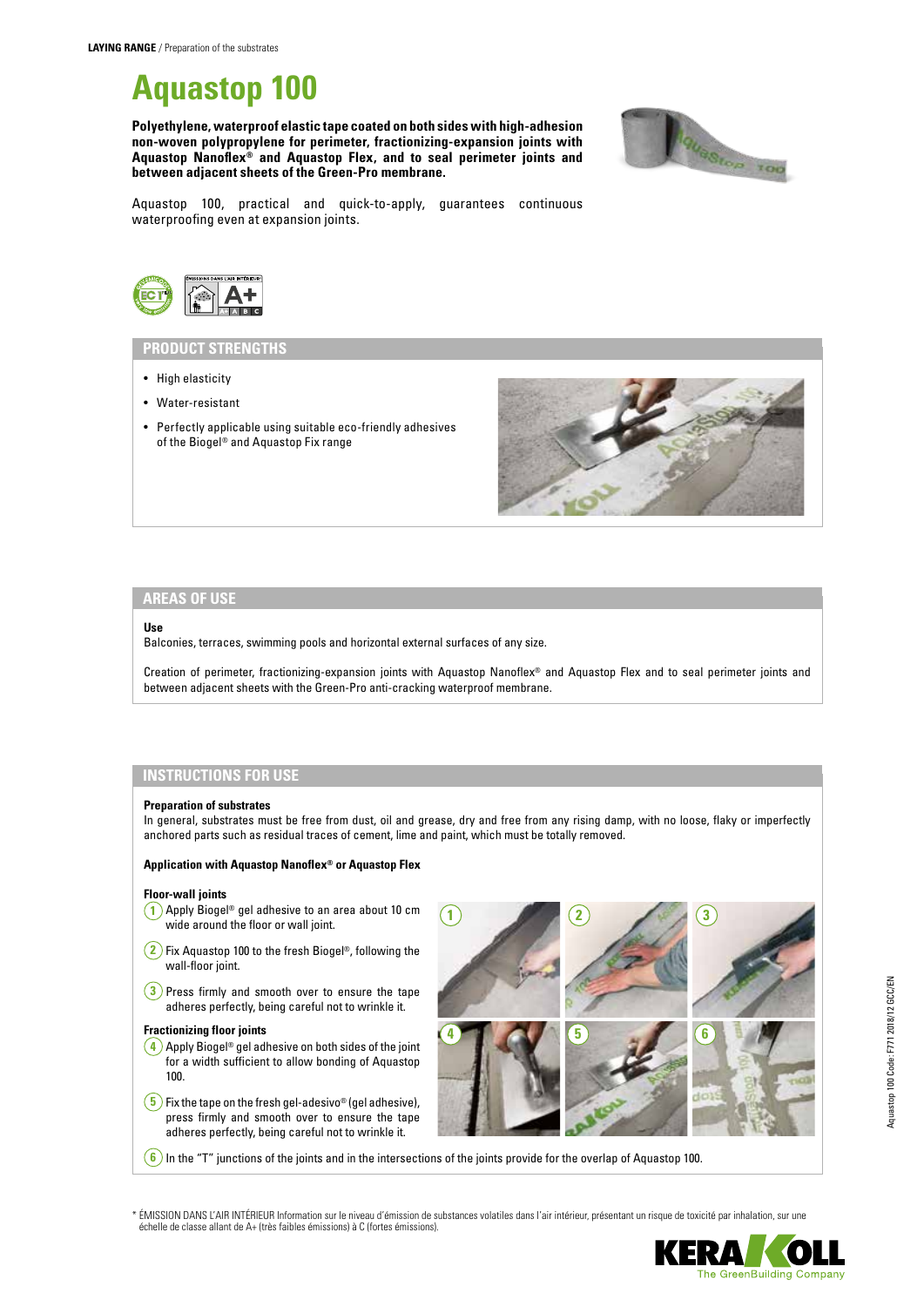# **INSTRUCTIONS FOR USE**

Take all specific steps to create and apply internal and external corners

#### **Internal corner**

- **1** Cut a 40cm-strip of Aquastop 100; cut halfway into it, about halfway along the strip.
- $(2)$  Fold the strip in half to create an internal corner and two overlapping edges.
- **3** Apply Biogel® gel adhesive to an area about 10 cm wide in the corner, on the floor and on the wall. Stick the special piece to the wet, freshly applied



Biogel®; press firmly and smooth over to ensure Aquastop 100 adheres perfectly, being careful not to wrinkle it. When waterproofing the wall-floor joint, lay about 10 cm Aquastop 100 over the special piece.

## **External corner**

**1** Cut a 40cm-strip of Aquastop 100; cut halfway into it, about halfway along the strip. Fold the strip in half to create an external corner, folding out the edges. Apply Biogel® to an area about 10 cm wide in the corner, on the floor and on the wall, and stick the special piece. Press firmly and smooth over to ensure the tape adheres perfectly, being careful not to wrinkle it.



 $\bf{2}$  Cut a 14cm-strip of Aquastop 100 and cut a 7x7 cm square from it. Stick the cut piece to the wet, freshly applied Biogel®, joining the special piece bonded previously. Press firmly and smooth over to ensure the piece adheres perfectly, being careful not to wrinkle it.

**3** When waterproofing the wall-floor joint, lay about 10 cm Aquastop 100 over the special piece.

#### **Application with Green-Pro membrane**

#### **Perimeter waterproofing**

Waterproof sealing of the perimeter must be carried out bonding the Aquastop 100 tape with Aquastop Fix over the Green-Pro membrane previously bonded to the support.

#### **External and internal angles**

- **1** Internal angles: cut a 20 cm strip of Aquastop 100 and cut halfway into it about halfway along the strip. Fold the strip in half to create an internal corner and two overlapping edges. Apply Aquastop Fix sealing agent both on the wall and on the membrane using a smooth spreader and taking care to fill in circular cavities.
- **2** Position the special piece on the fresh sealant. Press firmly and smooth over the tape to ensure it adheres perfectly, being careful not to wrinkle it.
- **3** Seal the overlap between the two bases using Aquastop Fix.
- **4** Remove any excess sealant that may have seeped out and check the adhesion of all the tape edges.



- **5** External angles: create an angle as described above and fold it into an open external angle, then cut a strip of Aquastop 100 14 cm in length and cut out a square approx. 7x7 cm to create an "L" shaped insert.
- **6** Fix the insert created on the fresh sealant to connect the special piece glued previously; press down hard and smooth to guarantee total sealing and avoid the formation of wrinkles in the tape.